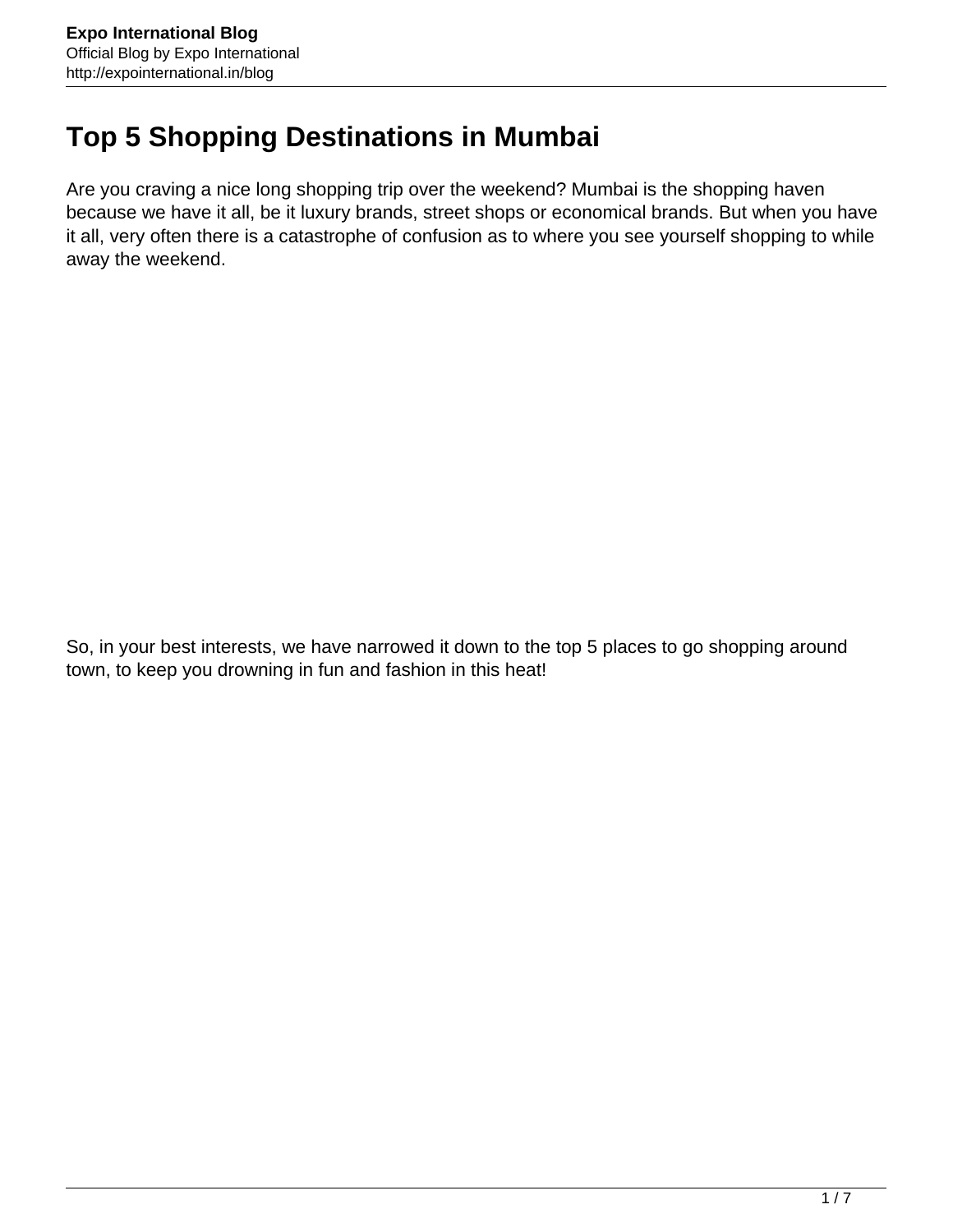

## **#1 Colaba Causeway**

Bringing in the crowds from the highlights like Taj Hotel and The Gateway of India, Colaba Causeway is sophisticated street shopping at its prime. Past Mid day, hawkers will be settled at every corner of the street, selling some rather fascinating objects and the thrill of bargaining is like no other! You can find everything your wardrobe you will ever require, on the streets for ground breaking-ly cheap prices.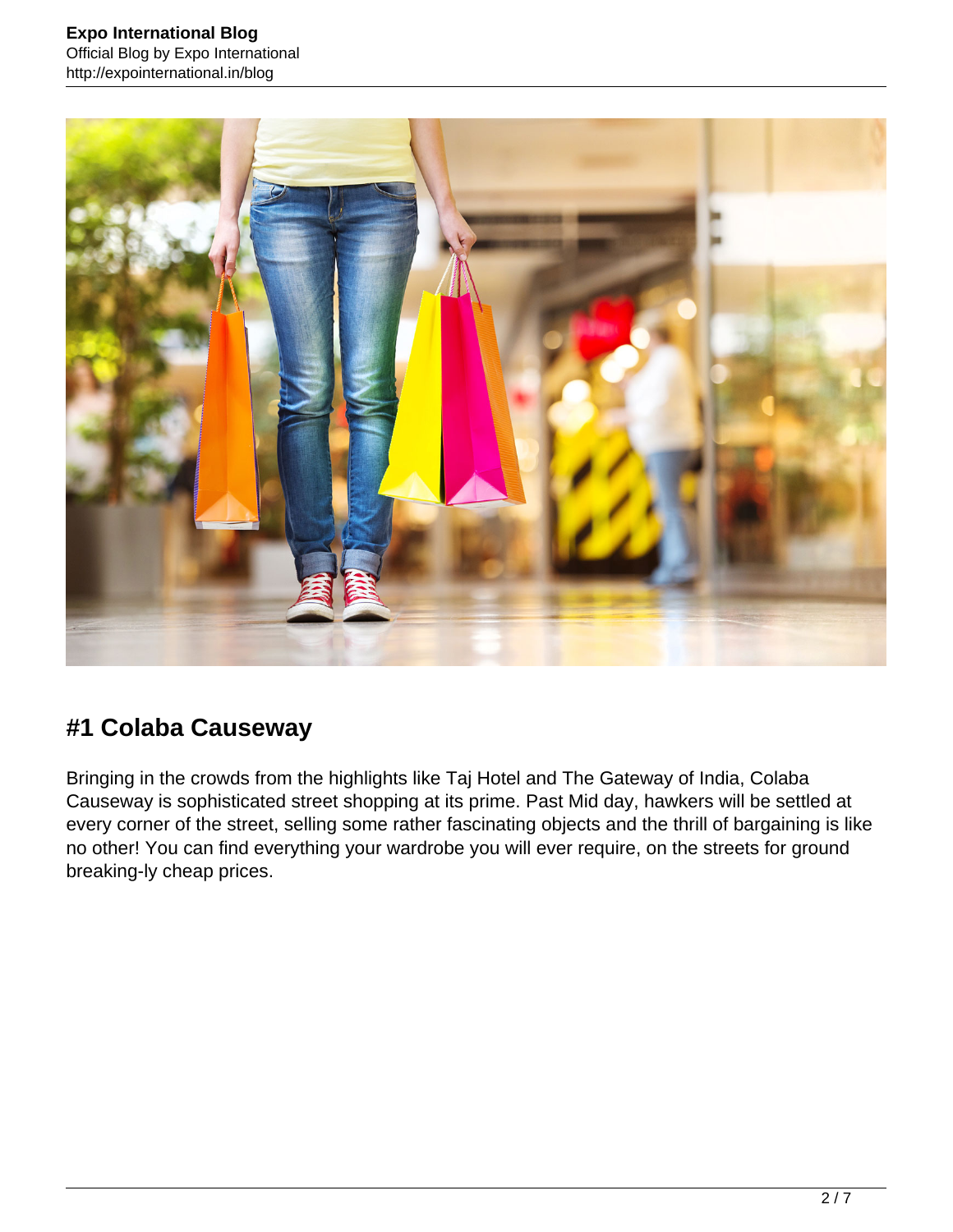## **#2 High Street Phoenix**

Looking for some big brands and swanky goods? High Street Phoenix is just the place for you. Also called Palladium, this mall has it all! From Tommy Hilfiger and FCUK to Aldo and Ed Hardy, these stores set the fashion trends for the season with their style and quality on point! Drop into the gigantic Hamleys store if you're looking to gratify your inner child and spaz out on some really cool toys.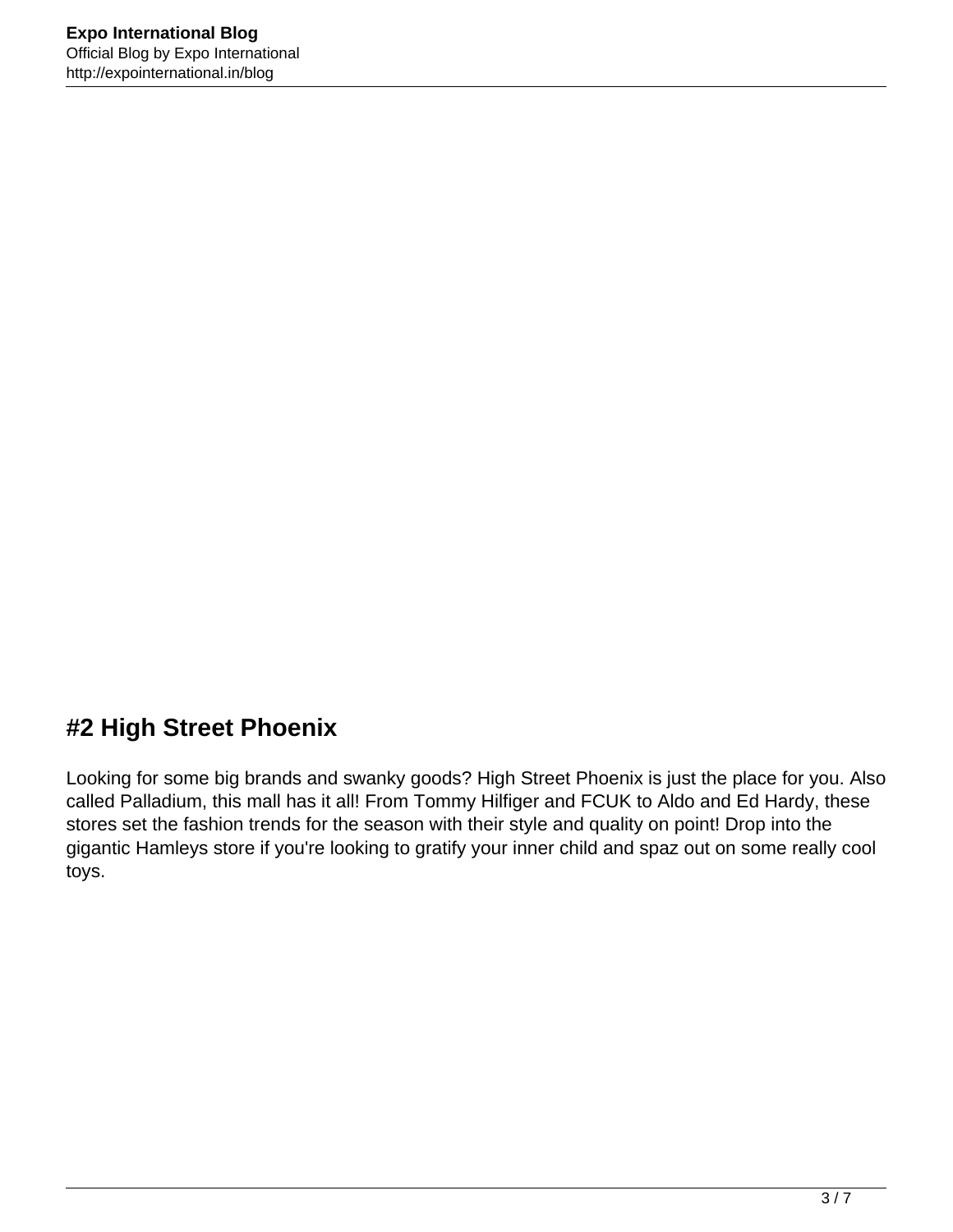

#### **#3 Oberoi Mall**

Finding a perfect balance between quality and costing, Oberoi is a one stop shop for most shopaholics. Located in Goregaon, Oberoi mall has every brand, ensuring that every type of customer is catered to. With a large food court at your disposal, you can beat that hunger and go right back into shopping mode!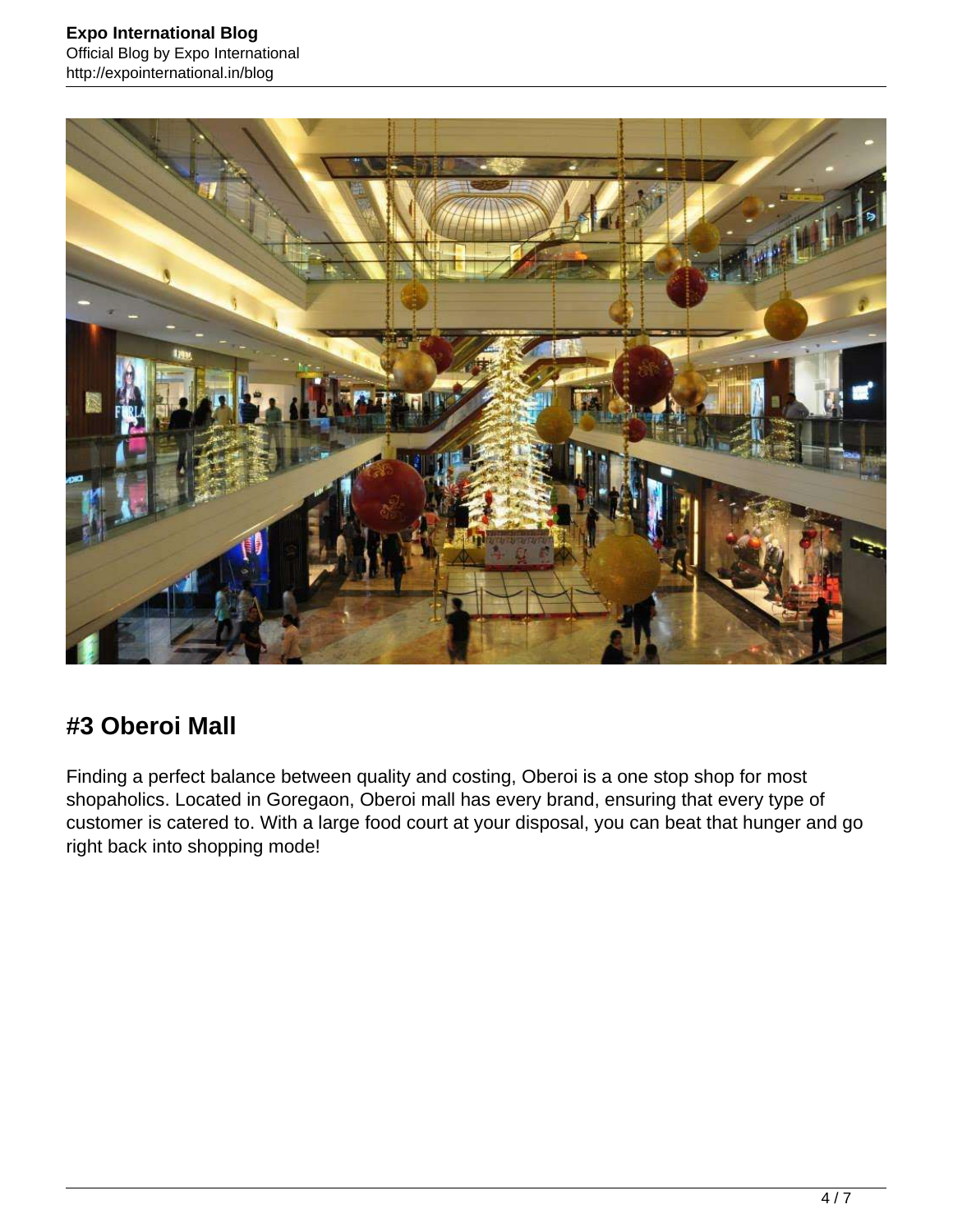

## **#4 Phoenix Market City**

Opened fairly recently, Phoenix Market city is a packed infrastructure, encasing every brand that exists. The mall keeps the adventurous element alive in you, for it is a tricky maze and a large one at that! Plan your shopping trip to this mall in advance, because you might get to enjoy a fun gig in the European styled space, Dublin Square.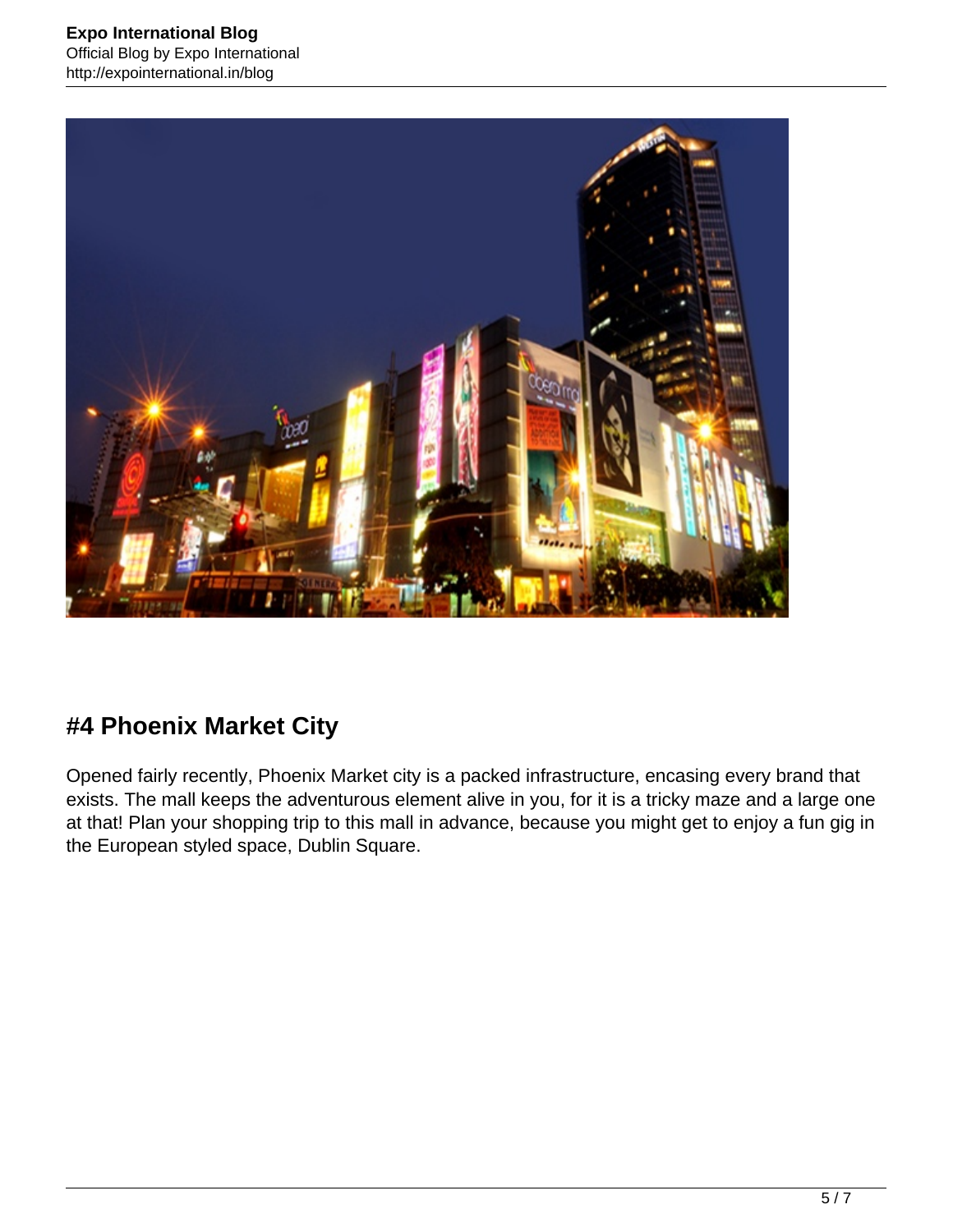

## **#5 Infiniti Mall**

Carrying the true feel of fun, fashion and food, Infiniti Mall has it all. A mall for all, Infiniti is here to cater for everyone's needs, including fashion, gaming, home decor and eating! This shopping destination defines the phrase, good things in small packages. Cozy in size, the mall has over a hundred brands for everyone to try on!